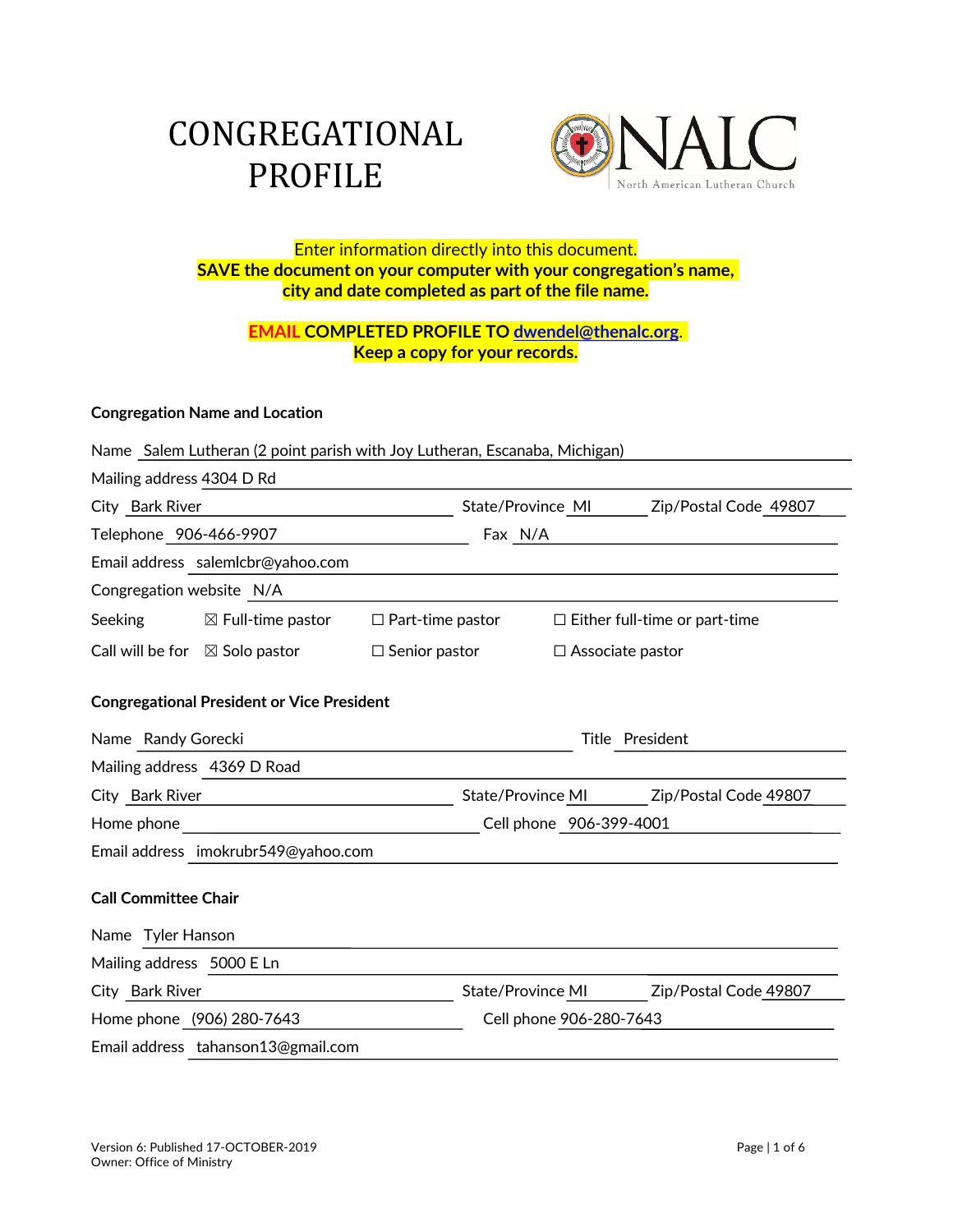#### **Congregational Demographics**

| Number of paid staff (full- or part-time): Clergy | Lav professionals | Secretarial 1 |
|---------------------------------------------------|-------------------|---------------|
| (part time)                                       |                   |               |
|                                                   |                   |               |

Average worship attendance 40 Average Sunday school attendance 5

### **Indicate the type of community in which your congregation is located (is it small town, small city, suburban, large city, farming, industrial, etc.).**

Salem Lutheran Church is in Bark River, MI. Bark River is a small town with roughly 1700 people. Bark River is a farming community that sits 10 miles west of Escanaba, MI.

### **Describe the congregation's ethnic composition and age distribution.**

Salem's congregation is mostly white with an age distribution from young children to elderly adults. Most of Salem's weekly attendance is 50+ in age.

# **Does the congregation have a clear vision for mission — a clear and shared understanding of where God is leading you? If so, state it as succinctly as possible.**

We have a congregational vision of being Christ's presence in the community of Bark River. Through our worship, bible studies, quilting, outreach activities, and Sunday School our community encounters Christ.

### **What are the primary goals of your congregation?**

Salem Lutheran Church primary goals of our congregation is to impact the Bark River community for the better, provide a welcoming place of fellowship, and develop a foundation for long term success.

### **Describe your congregation's worship practice (liturgy, hymns, vestments, music, hymnals, and frequency of Holy Communion).**

We have one Sunday service at 9:00 AM. We use the first setting of the LBW hymnal (green book). Vestments are expected. An organ, piano, and a Hymnal Plus support congregation singing. Communion is celebrated at each service. Our worship would not be considered a "high church" experience.

# **Describe your congregation's Christian education ministry.**

Sunday school, First Communion, Confirmation, and Adult Bible studies are part of our weekly congregation offering.

# **Describe the congregation's current activities for mission and outreach.**

Monthly benevolence to support area organizations, Church food pantry, weeklong vacation bible school and active evangelism committee. Salem has weekly fellowship after each service.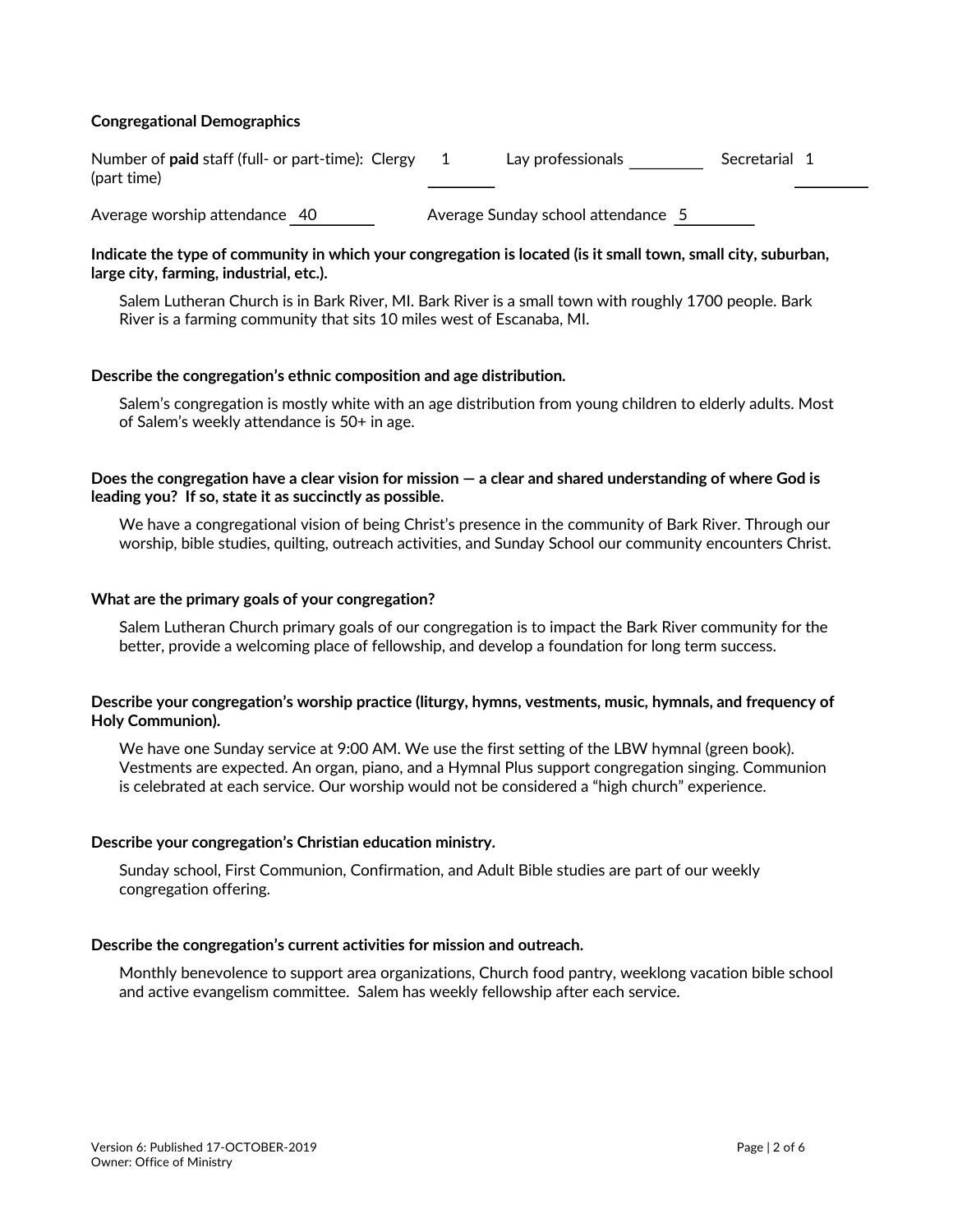**The NALC is committed to moving away from an institutional understanding of the Church, to the biblical commission to be a community of followers of Jesus who focus on being disciples and making disciples. Which best describes your congregation's understanding of this movement? [Type an X by the appropriate response]**

- \_\_ Totally unaware
- **Example 20** Have heard about it
- **EXECUTE:** Have been involved personally
- Some in the congregation are involved, some aren't
- **X** Congregation understands, is on-board and involved

### **List the** *Top Five Things* **your congregations hopes for in its next Pastor**

- 1. Pastor displays a sense of call in their heart.
- 2. Pastor who embraces being a *"shepherd*" for our congregation: Guiding, teaching, supporting and fully engaging congregation members.
- 3. Pastor has prayer and daily devotion as part of their life.
- 4. Pastor enjoys preaching and teaching.
- 5. Pastor has a love for people. Able to relate well with the varied mix of personalities within a congregation.

# **What were the three most significant events in your congregation's history? Provide the years in which these events happened and why they are important to your congregation.**

May  $16<sup>th</sup>$ , 1883 was the formation of Salem Lutheran Church in Bark River.

Leaving the ELCA and joining the NALC in 2011.

Milestone events include our  $100<sup>th</sup>$  and  $125<sup>th</sup>$  anniversary recognition.

# **Has your congregation participated in the Congregational Workshop Preparatory to the Call Process? [Type an X by the appropriate response]**

 **X Yes No**

# **What were the three most significant results of the workshop?**

- 1. We need to be patient and be prayerful.
- 2. Defined what characteristics we are looking for in a pastor.
- 3. Sharing each other's strengths.

#### **Describe the nature and extent of any significant current or recent conflict in the congregation. Is this conflict resolved, or ongoing? If resolved, how was it resolved?**

For Salem, there is no existing conflict. Moving forward with a shared pastor there be will times that we will have to find common ground for what is best for Joy Lutheran and Salem Lutheran.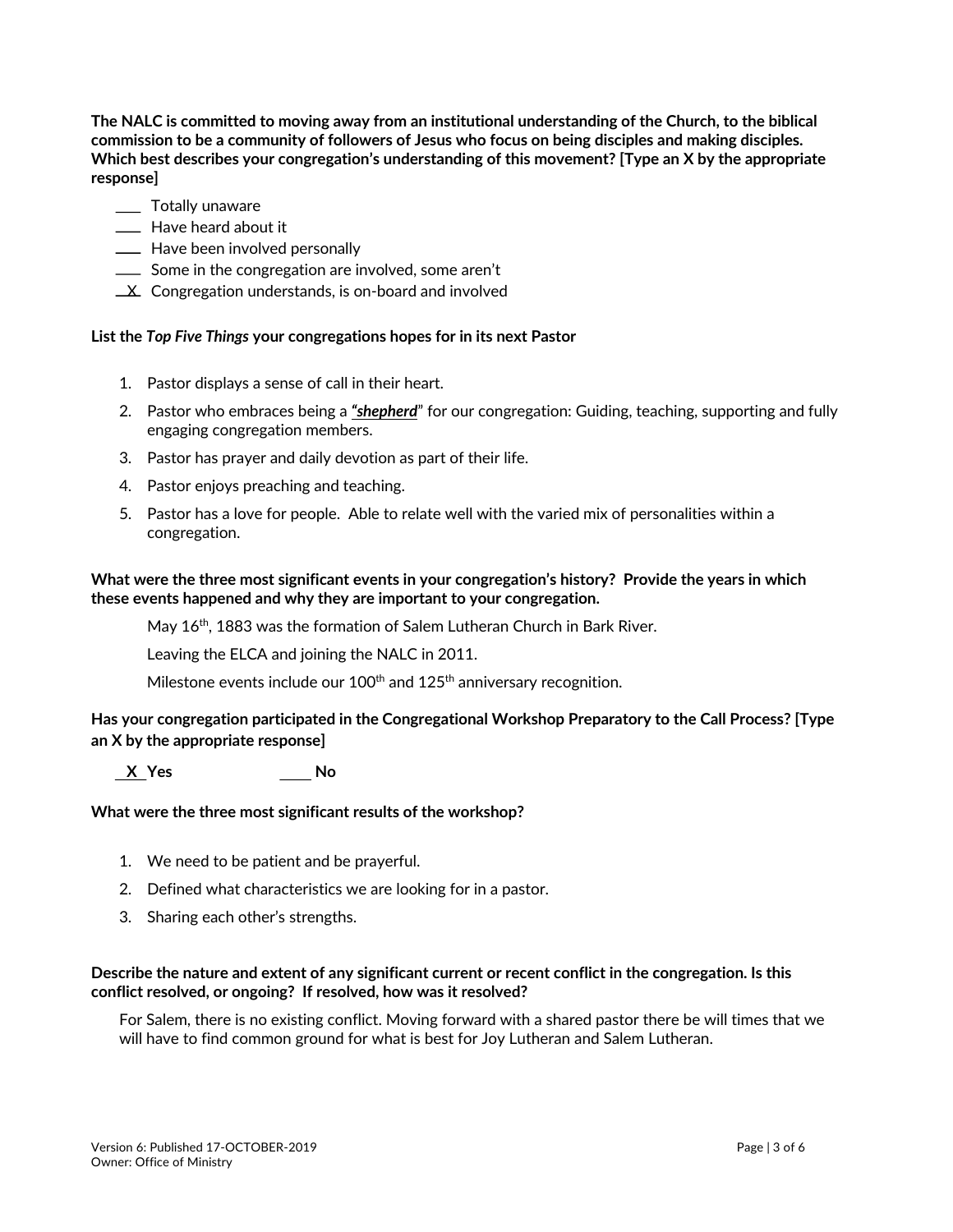# **How does your congregation handle conflict/tension? Which of the following do you think best describes your congregation? [Type an X by the appropriate response]**

- $\pm \lambda$  As a church, we respect and listen to each other and work things through without generating divisiveness.
- As a church, we try to respect and listen to each other, but it is not uncommon for differences of opinion to be a problem and for some people to choose sides. Some have left our church because of conflict.
- Conflict hurts our sense of unity, but we tend not to talk about it.
- Painful experience with conflict has been present, but it has been worked through, and we have learned from the experience.
- We have had some painful experiences with conflict, and they linger in the background.
- Open conflict is present, and we need a minister who can help us deal with it.
- Other (describe)…...

# **What was the nature of the relationship between your last pastor and the congregation? Positive? Struggling? Cooperative? Tense?**

Our relationship with our previous pastor was one of struggle. The pastor's style, which was that of "high church", did not blend with the congregation's less formal style of worship.

# **How did your council/congregational leaders work together with your last pastor? [Type an X by the appropriate response]**

- $\rightarrow$  Leadership is shared, with shared decision-making
- Pastor makes important decisions
- Council makes decisions with pastoral input
- Council makes decisions without pastoral input

#### **Is your pastor a member of council with: [Type an X by the appropriate response(s)]**

X Voice X Vote

#### **Congregational finances**

Total budget for last fiscal year: \$ 109,752

Benevolence to the North American Lutheran Church: \$ 3000

Other benevolence: \$ 2700 Local and \$ 1380 WIUM mission district

Total debt of the congregation: \$ 0

Total savings, reserves, and endowments: \$60,000

#### **Compensation of Last Pastor**

Salary: \$ 45,000 (Salem/Joy) Parsonage/housing allowance: \$ Parsonage available

Version 6: Published 17-OCTOBER-2019 Page | 4 of 6 Owner: Office of Ministry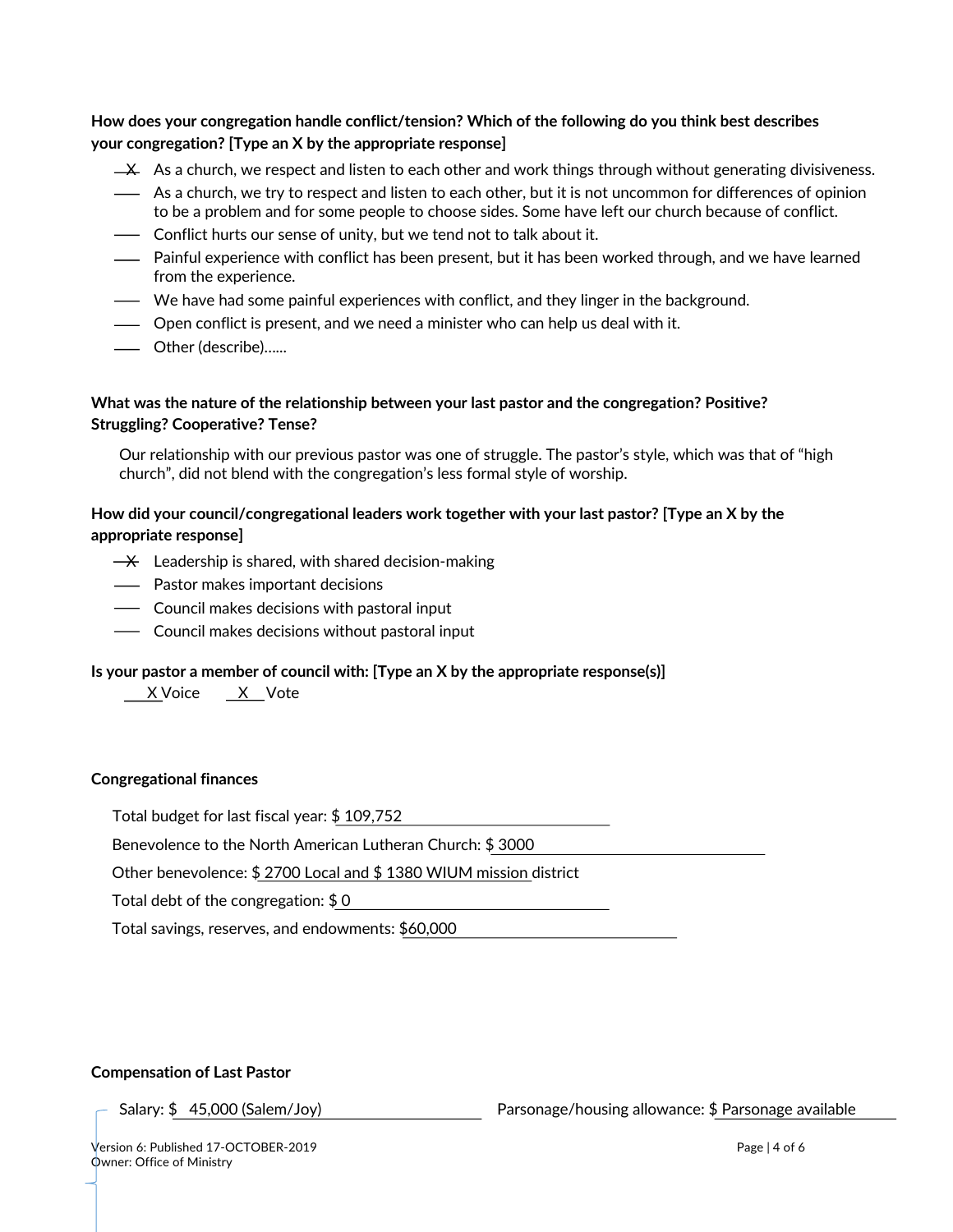| Social security offset: \$ Yes           | Pension: \$ Yes |
|------------------------------------------|-----------------|
| Health Insurance: \$ Yes                 | Vacation: Yes   |
| Continuing education (time/funding): Yes |                 |
| Travel reimbursement: Federal Allowance  |                 |
| Other:                                   |                 |

*(Future compensation package will be based upon a full-time solo pastor providing pastoral leadership/services for our 2-point parish consisting of Salem Lutheran Church ( Bark River, MI) and JOY Lutheran Church (Escanaba, MI)*

**When the Congregational Vacancy List is updated, a short paragraph (3-4 sentences) is included announcing each congregation's ministry. If you wish, your call committee may compose that summary, realizing it may be edited/formatted as needed.**

Our two-point parish is looking for a pastor to shepherd both congregations which are located in South-Central Upper Peninsula Michigan. We ask that you prayerfully consider our ministry and explore the possibility of becoming our spiritual shepherd. Our two-point parish is an interesting combination of Salem Lutheran Church, established in 1883 in Bark River, MI and JOY Lutheran Church newly established in December 2020 in Escanaba, MI. We know that our Lord is guiding us through this call process, bringing together our congregations and pastor so that we all grow in our love of Christ. As our ministry grows, others in our community will also know and share His love in fellowship at Salem and JOY Lutheran.

**Consider filming a video to be included with your Congregational Profile on the NALC website Vacancy List. We invite your call committee to make a 3-5 minute video introducing prospective pastoral candidates to your context and congregation. The video can be informal, explaining what your congregation is seeking in a pastor and showing images of the members of your congregation and your worship environment. Here are some sample videos: Example One, Example Two. These samples were not produced by the NALC. They are both simply examples of the type of content you could include in a video.**

# **Video Submission Instructions:**

Upload your video to YouTube or Vimeo. (Here are instructions on how to upload to YouTube: wikihow.com/Upload-a-Video-to-YouTube.) Include a link to the video below. Make sure the link allows for public access to the video.

https://youtu.be/mEPuNVKIFAk

Provide any other information about your congregation that may be helpful in the call process.

[enter text]

| Completed by: Tyler Hanson, Call Committee Chair, Salem and Joy Lutheran Date: 4/21/2022 |  |
|------------------------------------------------------------------------------------------|--|
|------------------------------------------------------------------------------------------|--|